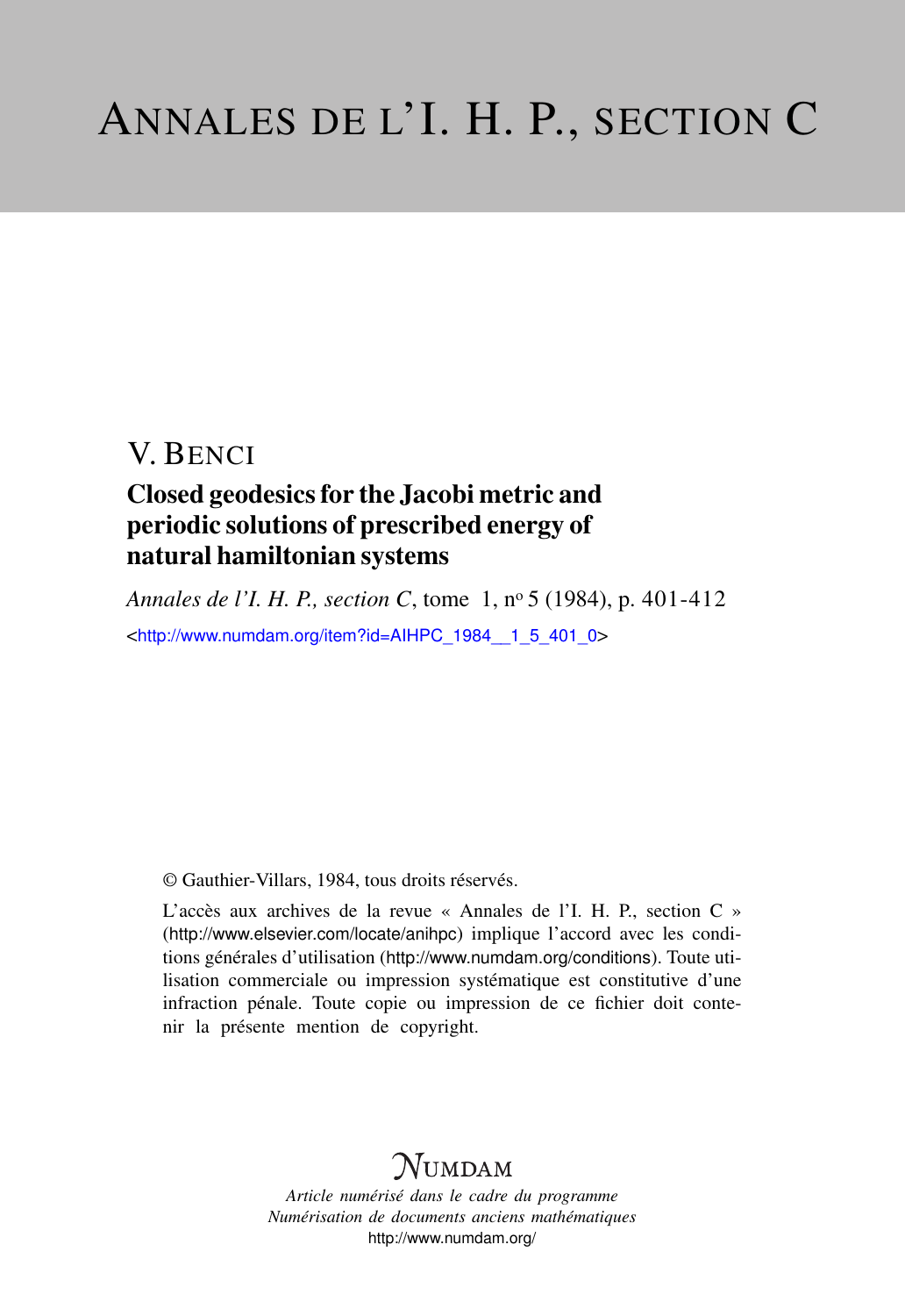÷.

# Closed geodesics for the Jacobi metric and periodic solutions of prescribed energy of natural Hamiltonian systems

by

### V. BENCI (\*)

 $ABSTRACT.$  We prove that the Hamiltonian system

$$
\begin{cases}\n\dot{p} = -\frac{\partial \mathbf{V}}{\partial q} \\
\dot{q} = p\n\end{cases}
$$
\n $p, q \in \mathbb{R}^n$ ;  $\mathbf{V} \in C^2(\mathbb{R}^n)$ 

has at least one periodic solution of energy h, provided that the set  ${q \in \mathbb{R}^n \mid V(q) \leq h}$  is compact.

Key-words: Hamiltonian systems, periodic orbit, closed geodesics, Jacobi metric.

RÉSUMÉ. — Nous démontrons que le système hamiltonien

$$
\dot{p} = -\frac{\partial V}{\partial q} \qquad p, q \in \mathbb{R}^n; V \in C^2(\mathbb{R}^n)
$$

$$
\dot{q} = p
$$

a au moins une solution périodique d'énergie  $h$ , pourvu que l'ensemble  ${q \in \mathbb{R}^n | V(q) \leq h}$  soit compact.

Annales de l'Institut Henri Poincaré - Analyse non linéaire - Vol. 1, 0294-1449 84/05/401/12/\$ 3,20/© Gauthier-Villars

AMS (MOS) Subject Classifications : 58 E 10, 58 F 22, 70 J 10, 34 C 25. Work Unit Number 1 (Applied Analysis).

<sup>(\*)</sup> Dipartimento di Matematica, Universita di Bari, Bari, Italy.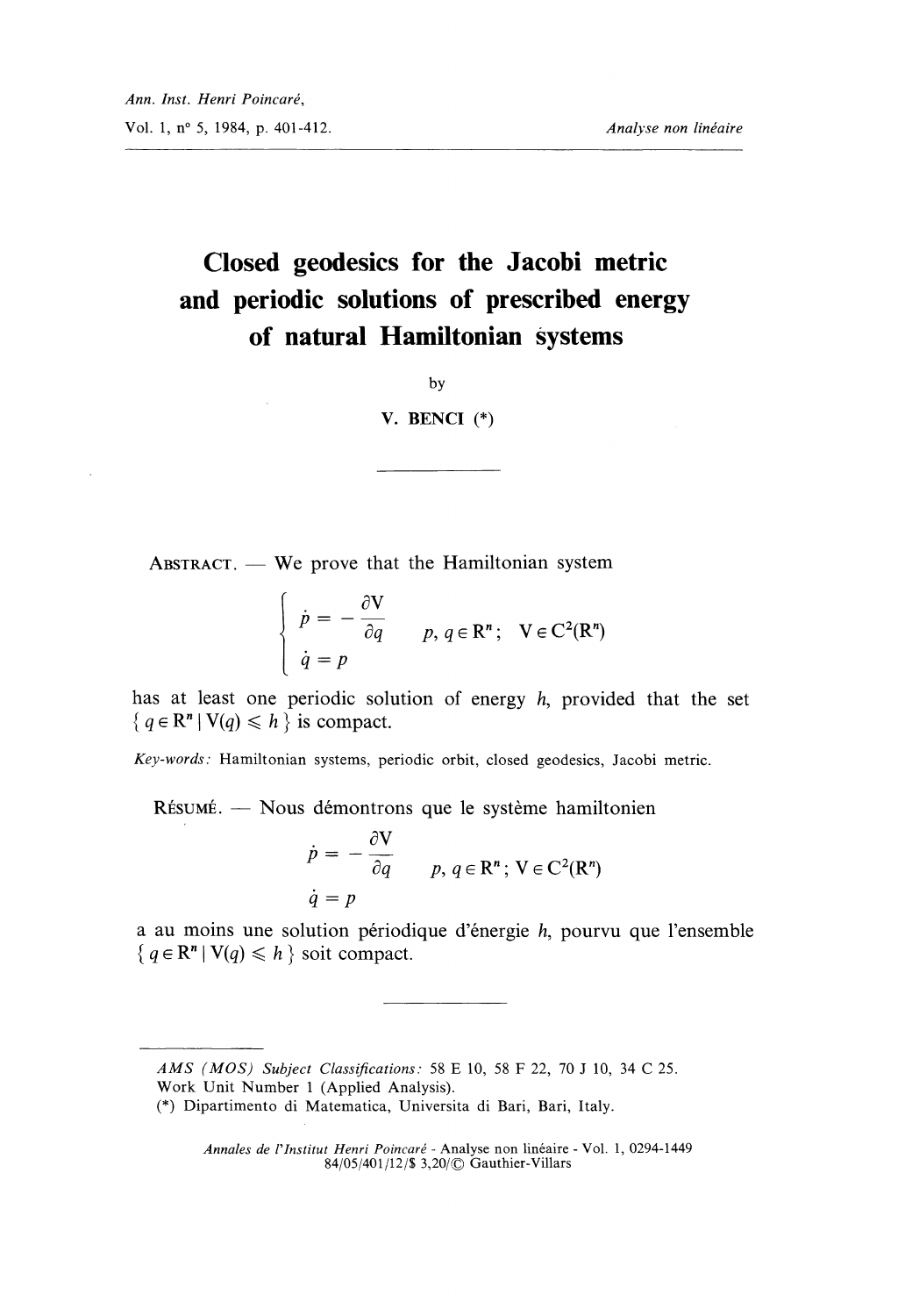#### 1. INTRODUCTION AND MAIN RESULTS

We consider a natural Hamiltonian function  $H \in C^2(\mathbb{R}^{2n})$  i. e. function of the form

$$
(1.1) \tH(p, q) = 1/2 |p|^2 + V(q) \t p, q \in \mathbb{R}^n
$$

and the corresponding system of differential equations

(1.2) 
$$
\dot{p} = -\frac{\partial H}{\partial q}; \dot{q} = \frac{\partial H}{\partial p}
$$

where  $\langle \cdot \rangle$  denotes  $d/dt$ .

It is well known that the function H itself is an integral of the system (1. 2). In fact it represents the energy of the dynamical system described by (1.2). It is a natural problem to ask if the equation (1.2) has periodic solutions of a prescribed energy h. The main result of this paper is the following theorem :

THEOREM  $1.1.$  - Suppose that

$$
\Omega = \{ q \in \mathbb{R}^n \mid V(q) < h \}
$$

is bounded and not empty. Then the Hamiltonian system (1.2) has at least one periodic solution of energy h.

Remark I. — The assumption  $(1.3)$  is necessary. In fact the Hamiltonian  $H(p, q) = 1/2 |p|^2 + q$  has no periodic solution.

Remark II. — If there is  $q_0 \in \partial \Omega$  such that  $\nabla V(q_0) = 0$ , then  $q \equiv q_0$ and  $p \equiv 0$  is a periodic solution of (1.3) of energy h. If we want to have nonconstant periodic solutions of energy h, we need to add the following assumption

(1.4) 
$$
V(q) \neq 0
$$
 for every  $q \in \partial\Omega$ .

If  $(1.4)$  is violated, then it may be that  $(1.3)$  has no nonconstant periodic solution as the following example shows :

$$
H(p, q) = 1/2 |p|^2 + q^4 - q^3 \qquad (p, q) \in \mathbb{R} \; ; \; h = 0 \, .
$$

*Remark III.*  $-$  As it will be clear by the proof, Theorem 1.1 applies also to Hamiltonians of the form

(1.5) 
$$
H(p, q) = 1/2 \sum_{i} a_{i} (q) p_{i} p_{j} + V(q)
$$

where  $\{a_{i,j}(q)\}\$ is a positive definite matrix for every  $q \in \Omega$ . However, since our proof is based on the variational principle of Maupertuis-Jacobi, it cannot be applied to Hamiltonians whose « kinetic energy » term is not a positive definite quadratic form.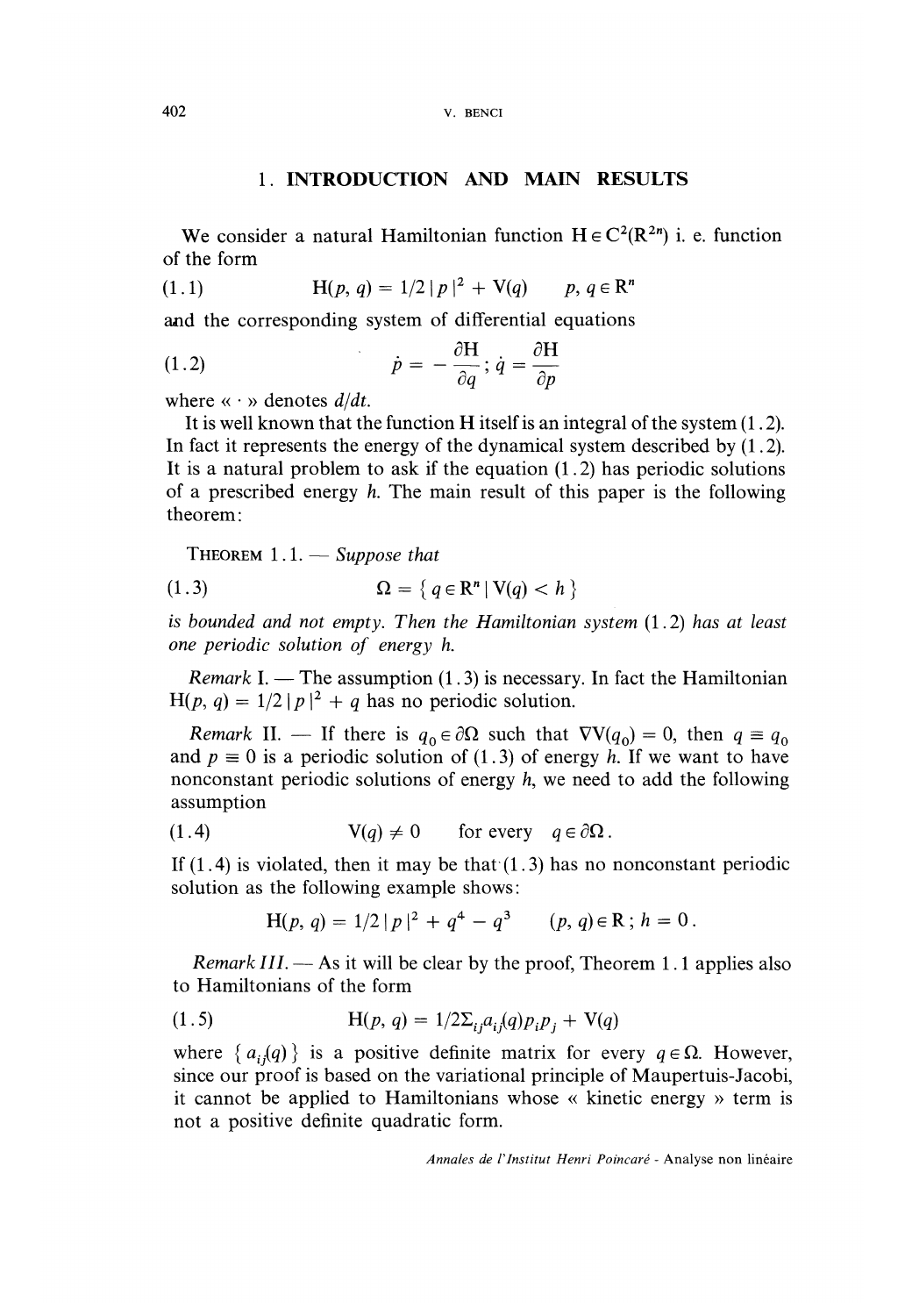The search of periodic solutions of prescribed energy is a problem which has a long history. We refer to  $[R_1]$  and  $[Br]$  for recent surveys and we restrict ourselves to mention only some of the more recent results. Weinstein and Moser [W ] [M ] have studied the existence of periodic solutions near an equilibrium. In this case, under suitable assumptions, the existence of n periodic orbits can be proved. However, far from an equilibrium, the existence of n-periodic orbits can be proved only under more restrictive assumptions on the energy surface  $H(p, q) = h$ . Ekeland and Lasry [EL] have proved this fact when such surface is convex and contained in the set  $A_{R} = \{ (p, q) | R \leq |p|^{2} + |q|^{2} \leq R\sqrt{2} \}$  for some  $R > 0$  (see also Ambrosetti and Marcini for another proof [AM ]). A result of Berestycki, Lasry, Mancini and Ruf [BLMR] is the last result in this direction as far as I know ; it includes both the theorem of Weinstein and the theorem of Ekeland and Lasry.

If the existence of at least one periodic orbit is required more general Hamiltonians are allowed. Seifert, in a pioneering work [S ], has proved that the Hamiltonian (1-5) has at least one periodic solution provided that  $\Omega$  is diffeomorphic to a ball. The theorem of Seifert has been generalized in many ways (cf.  $[R_1]$ ). The last results in this direction is due to Rabinowitz  $[R_2]$ . He considers a Hamiltonian of the form

$$
H(p, q) = K(p, q) + V(q)
$$

where  $\frac{\partial K}{\partial q} \cdot p > 0$  for  $|p| > 0$  and  $\Omega$  is diffeomorphic to a ball.

Under these assumptions he has proved the existence of at least one periodic orbit. The result of Rabinowitz, compared with Theorem 1.1, allows a more general « kinetic energy » term but still has to impose that  $\Omega$  is diffeomorphic to a ball.

After I finished writing the preprint of this paper, two papers [GZ] ] and  $[H]$  appeared in which Theorem 1.1 has been proved. Our proof of Theorem 1.1 is quite different from the proofs given in  $[GZ]$  and  $[H]$ . We do not use much of algebraic topology or differential geometry but rather functional analysis. Also our approximation scheme is not geometrical (shortening of geodesics) but rather dynamical (we use a singular potential well). Moreover, given another result of the author [B ], our proof is very short.

Our method of proving Theorem 1.1 is based on the least action principle of Maupertuis-Jacobi (cf. e. g.  $[A]$  page 245 or  $[G]$  for Hamiltonians of the form (1-5)) which leads our problem to a problem of differential geometry which will be explained below.

Let  $\Omega$  be an open set in R<sup>n</sup> with smooth (say C<sup>2</sup>) boundary and let  $a \in C^2(\overline{\Omega}, R^n)$  be a nonnegative function. We consider the metric

$$
(1.6) \t\t d\rho = \sqrt{a(x)ds} \t x \in \overline{\Omega}
$$

Vol. 1, n° 5-1984.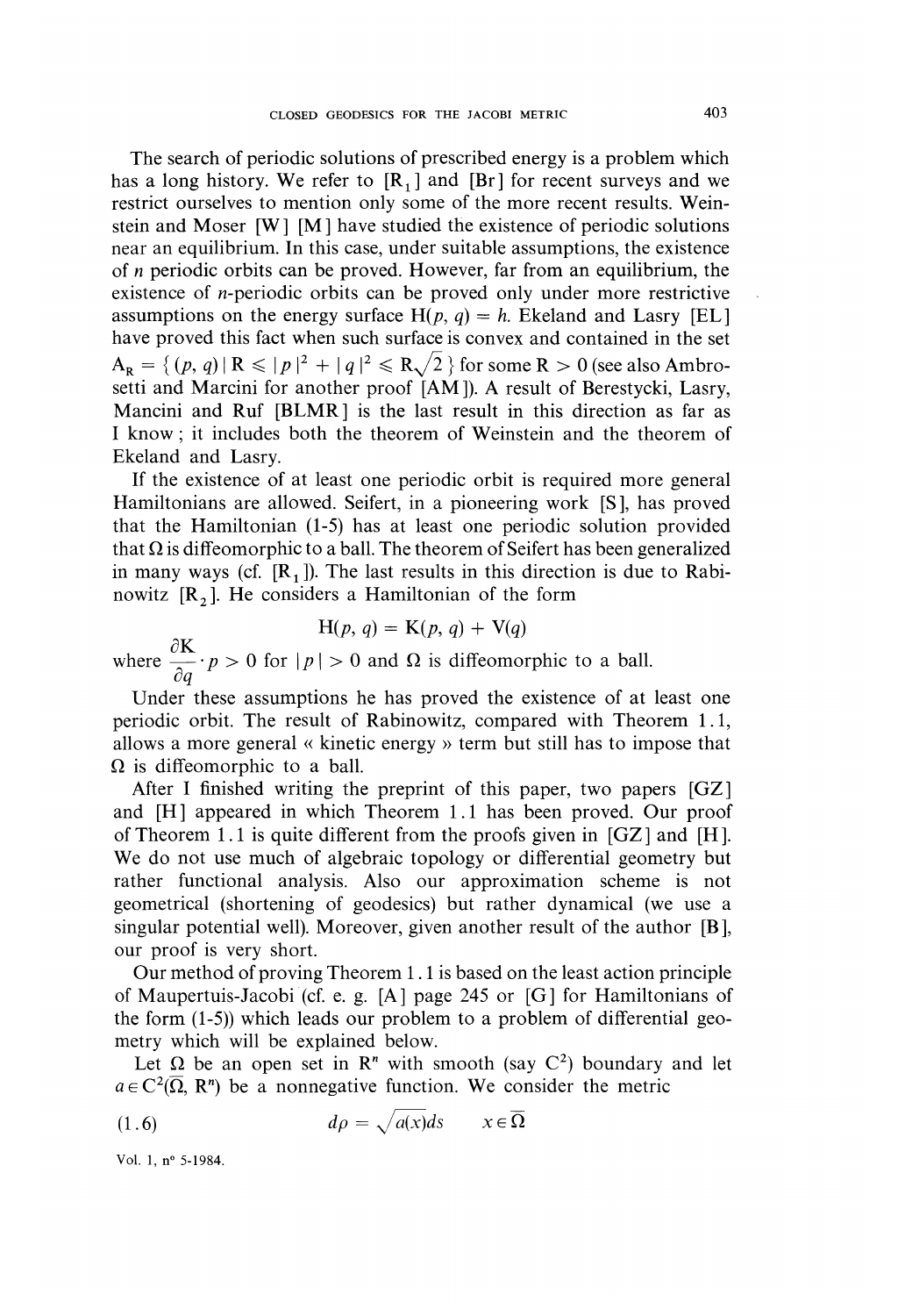where  $ds = \sqrt{\sum_i (dx_i)^2}$  is the Euclidean metric. If  $a(x) = h - V(x)$ ,  $(h \in \mathbb{R})$ the metric (1. 6) is the « Jacobi metric » associated to the Hamiltonian (1.1). The Maupertius-Jacobi principle states that the closed geodesics of the « Jacobi metric » are the periodic orbits of  $(1.1)$  of energy h.

To be more precise we give the following definition.

DEFINITION 1.2. - A continuous function  $\gamma: S^1 \to \overline{\Omega}(S^1 = [0, 1] / \{0, 1\})$ is a closed geodesic with respect to the metric (1. 6) if it satisfies the following assumptions :

- i)  $y(t) \in \Omega$  except may be for  $t = 0$  and  $t = 1/2$
- ii)  $\gamma \in C^2(I, \Omega)$  where  $I = \gamma^{-1}(\Omega)$
- iii)  $\frac{d}{dt} [a(\gamma)\dot{\gamma}] = 1/2 |\dot{\gamma}|^2 \nabla a(\gamma)$  for every  $t \in I$ .

Remark IV.  $-$  The closed geodesic as defined by the above definition are of two different type :

- (1.7) interior geodesics:  $\gamma(S^1) \cap \partial \Omega = \phi$
- (1.8) brake geodesics:  $\gamma(S^1) \cap \partial \Omega = \{0, 1/2\}$ .

The interior geodesics are just smooth curves contained in  $\Omega$ , while the brake geodesics satisfy the relation

$$
\gamma(t) = \gamma(1-t)
$$

(1.9) is an easy consequence of the Maupertuis-Jacobi principle (cf. Remark V). The precise statement of the Maupertuis-Jacobi principle is the following

THEOREM  $1.3.$  - Suppose that

$$
(1.10) \qquad \qquad a(x) = h - V(x)
$$

and that  $(1.4)$  is satisfied. Then to every closed geodesic, by a suitable reparametrization of the independent variable (time), corresponds a periodic solution of  $(1.1)$  of energy h.

*Proof.* — For the convenience of the reader we shall give the proof of the Maupertuis-Jacobi principle. Let  $\gamma$  be a closed geodesic and let I<sub>0</sub> denote S<sup>1</sup> if  $\gamma$  is an interior geodesic or (0, 1/2) if  $\gamma$  is a brake geodesic. As we can check easily  $1/2 a(y) |\dot{y}|^2$  is an integral of equation (*iii*). Then

(1.11) 
$$
1/2 a(\gamma) |\dot{\gamma}|^2 = \lambda \quad \text{for every} \quad t \in I_0
$$

where  $\lambda > 0$  is the integration constant. By (1.10) and (1.11) and equation  $(iii)$  we get

(1.12) 
$$
a \frac{d}{dt} [a(\gamma)\dot{\gamma}] = -\lambda \nabla V(\gamma) \quad \text{for} \quad t \in (0, 1).
$$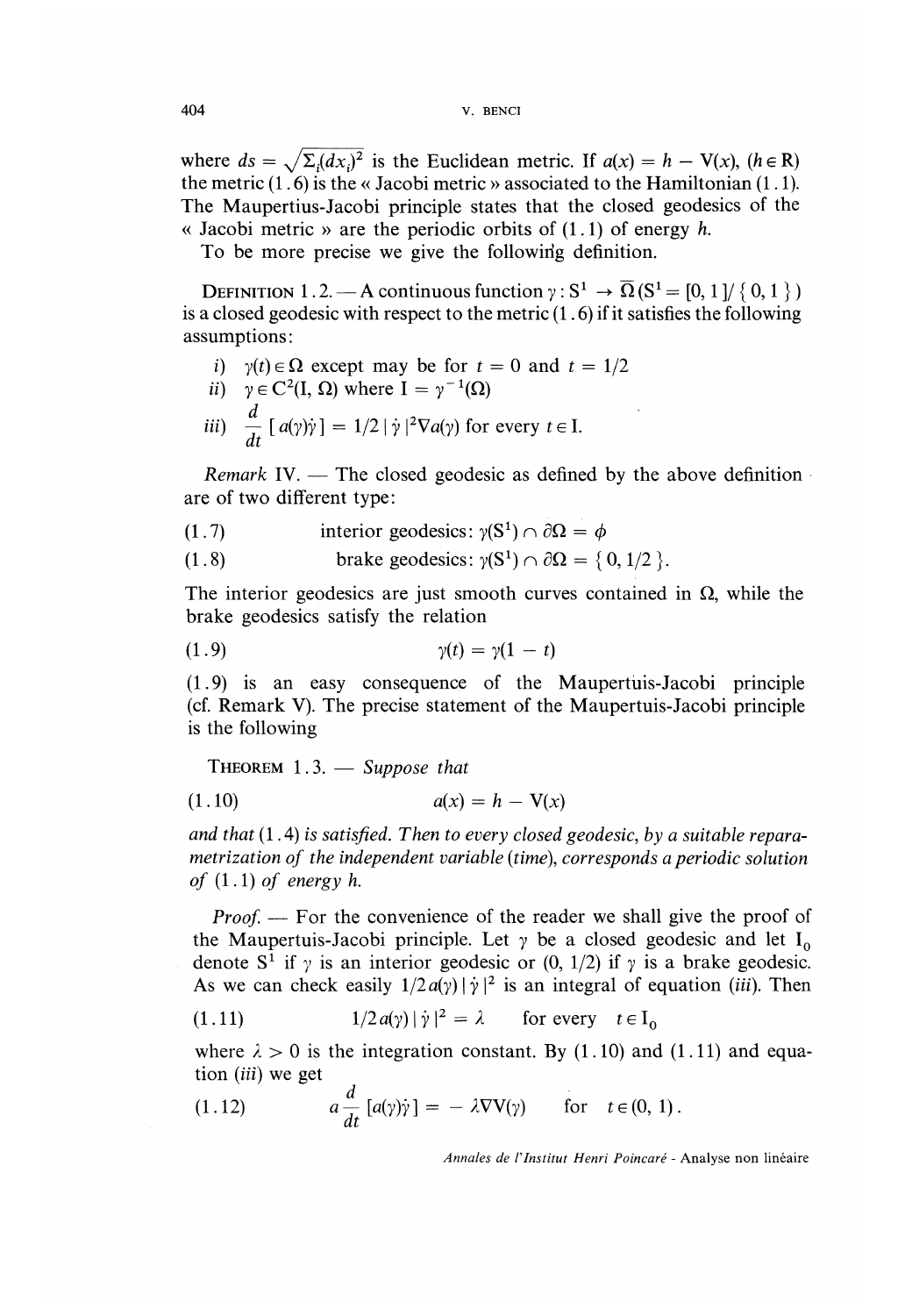Now we define the following function

(1.13) 
$$
s(t) = \int_0^t \frac{\sqrt{\lambda}}{a(\gamma(\tau))} dt \qquad t \in I_0.
$$

If  $\gamma(t)$  is an interior geodesic  $\frac{1}{\sigma(s(t))}$  is a bounded function. If  $\gamma(t)$  is a brake geodesic we have to prove that the integral  $(1.13)$  converges.

By  $(1.11)$  we get the following inequality

$$
\left|\frac{d}{dt}\frac{1}{a(\gamma(t))}\right| = \left|\frac{\nabla a(\gamma)\dot{\gamma}}{a(\gamma)^2}\right| \leq \frac{\sqrt{2\lambda}|\nabla a(\gamma)|}{a(\gamma)^{5/2}} \qquad t \in (0, 1/2).
$$

Since we have supposed  $V \in C^2(\overline{\Omega}), |\nabla a(x)|$  is bounded for  $x \in \overline{\Omega}$ , so we have

$$
\left| \frac{d}{dt} \frac{1}{a(\gamma(t))} \right| \le M_1 \left( \frac{1}{a(\gamma(t))} \right)^{5/2} \qquad t \in (0, 1/2)
$$

where  $M_1$  is a suitable constant.

The above inequality and standard estimates for ordinary differential equations give the following inequality near  $t = 0$  and  $t = 1/2$ 

$$
\frac{1}{a(\gamma(t))} \leqslant \frac{M_2}{(t - t_0)^{2/3}}
$$
 with  $t_0 = 0$  or  $1/2$  and  $M_1$  is a suitable constant.

Thus in every case the function (1.13) is well defined for  $t \in \bar{I}_0$ . Since it is a continuous increasing function it is invertible;  $t(s)$  will denote its inverse.

We now set

$$
(1.14) \t\t q(s) = \gamma(t(s))
$$

By  $(1.12)$  we have

(1.15) 
$$
\frac{dt}{ds} = \lambda^{-1/2} a(\gamma) \quad \text{for} \quad t \in s(I_0).
$$

Then

$$
\frac{d^2}{ds^2}q(s) = \frac{d}{ds}\left[\dot{\gamma}\frac{dt}{ds}\right] = \lambda^{-1/2}\frac{d}{ds}\left[a(\gamma)\dot{\gamma}\right]
$$

$$
= \lambda^{-1/2}\frac{d}{dt}\left[a(\gamma)\dot{\gamma}\right]\frac{dt}{ds} = \lambda^{-1}a(\gamma)\frac{d}{dt}\left[a(\gamma)\dot{\gamma}\right].
$$

Replacing the above inequality in (1.12) we get

$$
\frac{d^2}{ds^2}q(s) = -\nabla \mathbf{V}(q).
$$

The above inequality holds for every  $s \in t(I_0)$ . If  $I_0 = (0, 1/2)$  arguing in Vol. 1, n° 5-1984.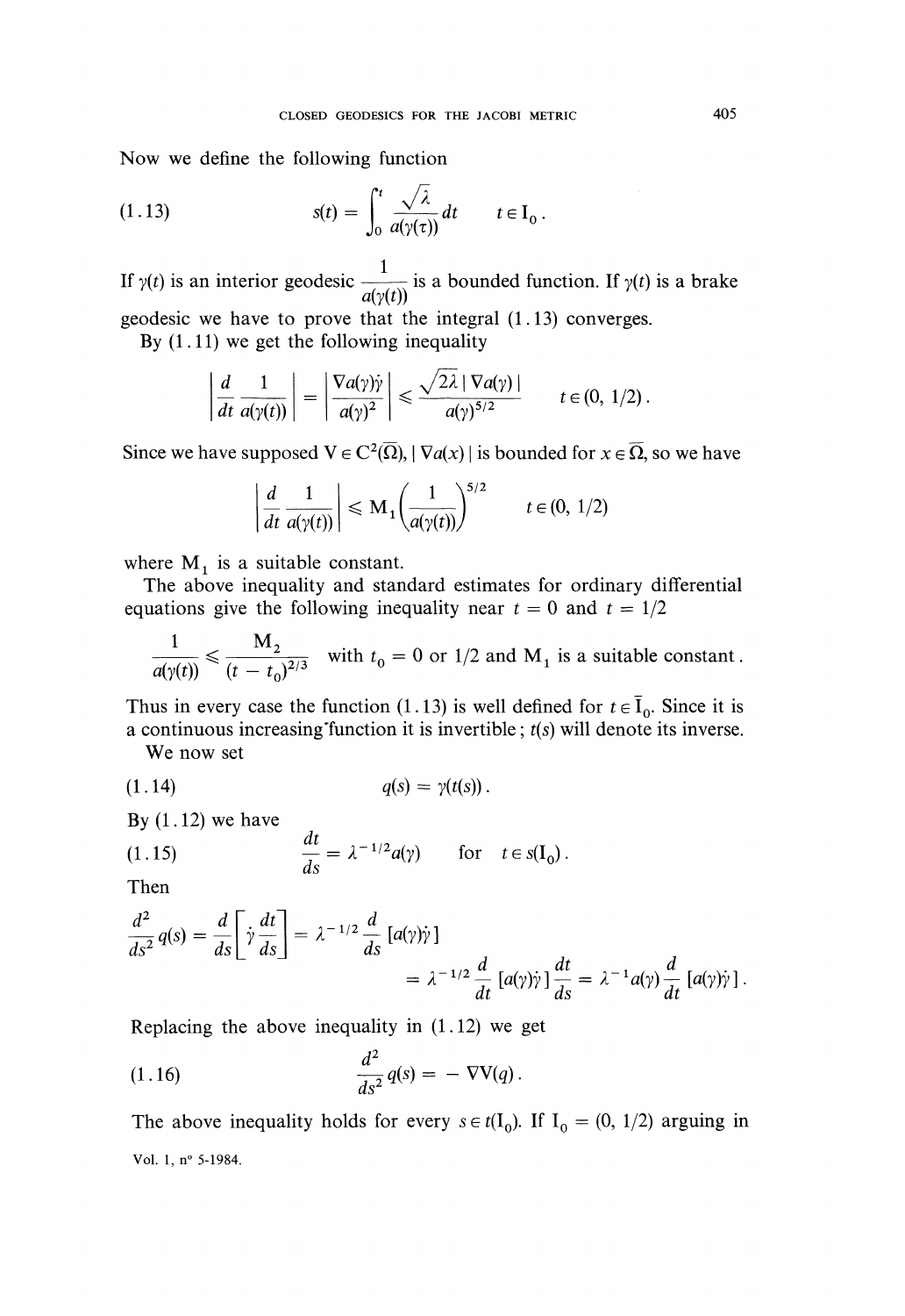the same way we can prove  $(1.16)$  for  $(1/2, 1)$ . Thus  $(1.16)$  holds for every  $s \in t(S^1)$ . Moreover by (1.11), (1.15) and (1.10) we get

$$
(1.17) \quad 1/2 \left(\frac{d\dot{q}}{ds}\right)^2 + V(q) = 1/2 |\dot{\gamma}|^2 \left(\frac{dt}{ds}\right)^2 + V(q) = \frac{\lambda}{a(\gamma)} \left(\frac{a(\gamma)}{\lambda^{-1/2}}\right)^2 + h - a(\gamma) = h.
$$

Finally setting  $p(s) = \frac{dq(s)}{ds}$ , we obtain a periodic solution (q(s),  $p(s)$ ) of (1.1) of energy  $h$ .

Remark V.  $-$  By the proof of theorem we see that a brake geodesic generates a solution of (1.16) such that  $q(s(0)) = \gamma(0)$  and  $q(s(1/2)) = \gamma(1/2)$ . Moreover, by the uniqueness of the solution of equation (1.16) it follows that  $q(s(1/2) - s_0) = q(s(1/2) + s_0)$  for  $s_0 \in (0, s(1/2))$ . Therefore the brake geodesic satisfy (1.9). Also we have the following formula for the period of  $q(s)$ :

$$
\mathrm{T}=\int_0^1\frac{\sqrt{\lambda}}{a(\gamma(\tau))}d\tau\,.
$$

The problem with the metric (1.6) is that it degenerates for  $x \in \partial \Omega$  so that the standard techniques of the Riemannian geometry cannot be applied without many troubles.

The main purpose of the next section is to prove the following theorem.

**THEOREM** 1.4. - Let  $\Omega$  be an open bounded set in  $\mathbb{R}^n$  with boundary of class  $C^2$  and let  $a \in C^2(\overline{\Omega})$  be a nonnegative function. Then if

- $a(x) = 0$  if and only if  $x \in \partial \Omega$  $(1.18)$
- $\nabla a(x) \neq 0$  for  $x \in \partial \Omega$  $(1.19)$

there exists at least one closed geodesic for the metric (1. 6).

Clearly Theorem 1.1 is an immediate consequence of Theorems 1.3 and 1. 4.

### 2. PROOF OF THEOREM 1.4

The geodesics are the critical points of the « length » functional

$$
(2.1) \quad J(\gamma) = \int a(\gamma) \, |\dot{\gamma}|^2 dt \quad \gamma \in C^2(S^1, \overline{\Omega}) \quad \text{where} \quad S^1 = [0, 1] / \{0, 1\}.
$$

However, since  $a(x)$  degenerates for  $x \to \partial \Omega$ , it is difficult to study directly the functional  $(2.1)$  and an approximation scheme seems to make life easier.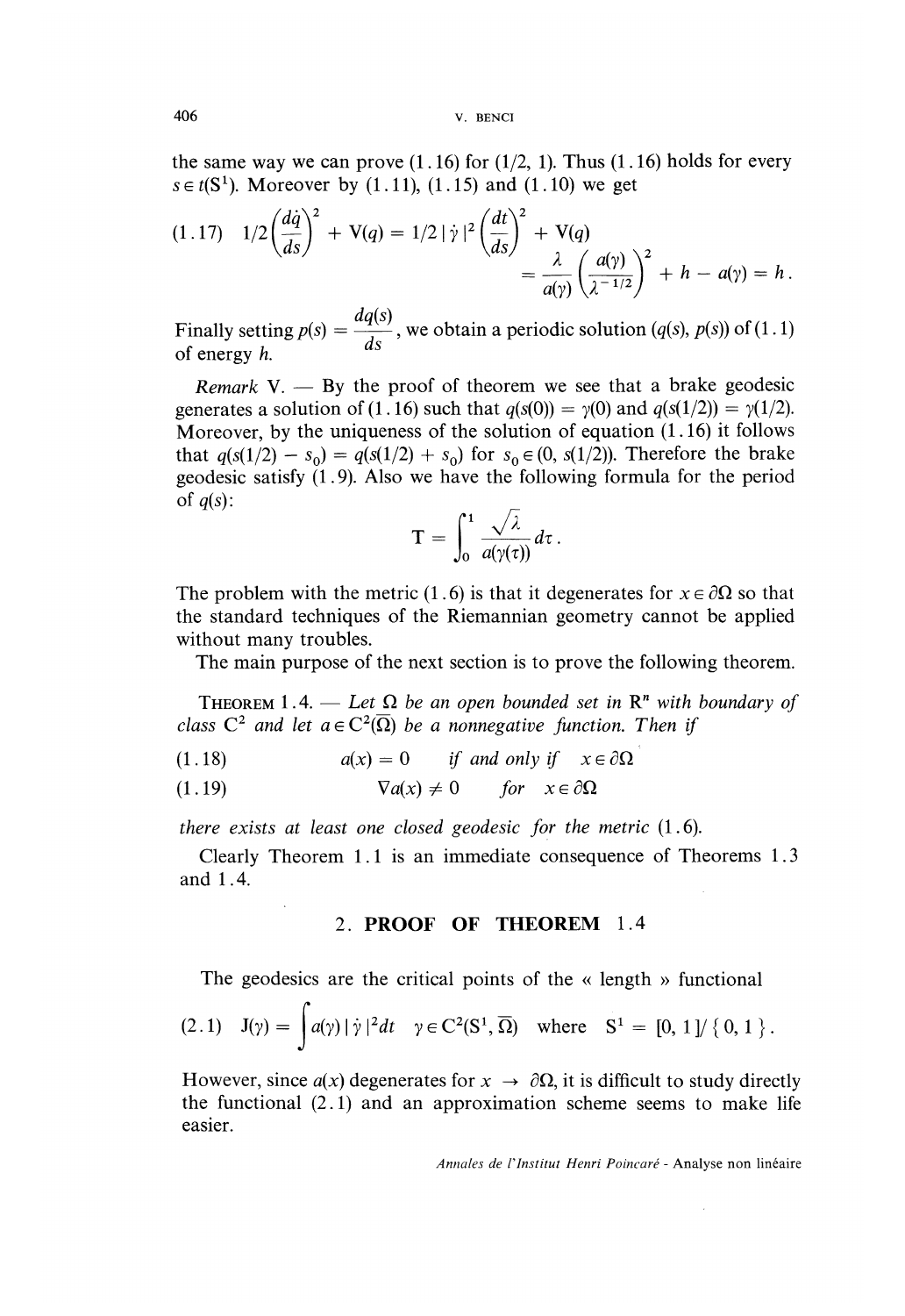Let  $\gamma \in C^{\infty}(\mathbb{R})$  be a function such that

$$
\begin{aligned}\n\chi(t) &= 0 & \text{for} & 0 \leq t \leq 1 \\
\chi(t) &= 2 & \text{for} & t \geq 2 \\
\chi'(t) &\geq 0 &\n\end{aligned}
$$

and for every  $\epsilon > 0$  we set

(2.2) 
$$
U_{\varepsilon}(x) = \chi \left( \frac{\varepsilon}{a(x)} \right) \frac{1}{a(x)}
$$

and

$$
(2.3) \qquad J_{\varepsilon}(\gamma) = \int \{ 1/2 a(\gamma) \, |\, \dot{\gamma} \, |^2 - U_{\varepsilon}(\gamma) \} \, dt \qquad \gamma \in C^2(\mathbb{S}^1, \, \Omega).
$$

Clearly for every  $\gamma \in C^2(S^1, \Omega)$ ,  $J_{\varepsilon}(\gamma) \to J(\gamma)$  for  $\varepsilon \to 0$ . The critical points of  $J_{\varepsilon}$  satisfy the equation  $dJ_{\varepsilon}(y)[\delta y] = 0$  i. e.

$$
(2.4) \quad \int \left\{ a(\gamma_{\varepsilon}) \dot{\gamma}_{\varepsilon} \cdot \delta \dot{\gamma} + 1/2 (\nabla a(\gamma_{\varepsilon}) \cdot \delta \gamma) \mid \dot{\gamma}_{\varepsilon}^{2} \mid \right.+ \left[ \chi \left( \frac{\varepsilon}{a(\gamma_{\varepsilon})} \right) \frac{1}{a(\gamma_{\varepsilon})^{2}} + \varepsilon \chi' \left( \frac{\varepsilon}{a(\gamma_{\varepsilon})} \right) \frac{1}{a(\gamma_{\varepsilon})^{3}} \right] \nabla a(\gamma_{\varepsilon}) \cdot \delta \gamma \right\} dt = 0
$$

which gives the Euler-Lagrange equation for the functional  $(2.3)$ 

(2.5) 
$$
\frac{d}{dt} [a(\gamma)\ddot{\gamma}] = 1/2 |\dot{\gamma}|^2 \nabla a(\gamma) - \nabla U_{\epsilon}(\gamma).
$$

Of course equation  $(2.5)$  is an approximation of the geodesic equation (*iii*) of Definition 1.2. However equation (2.5) is easier to deal with. In fact we have the following result.

THEOREM 2.1. - For every  $\varepsilon \in (0, \varepsilon_0)$  (where  $\varepsilon_0$  is small enough) there exists a function  $\gamma_{\varepsilon} \in C^2(S^1, R^n)$  solution of (2.5). Moreover  $\gamma_{\varepsilon}$  can be chosen in such a way that the following estimate holds

$$
\alpha \leqslant J_{\varepsilon}(\gamma_{\varepsilon}) \leqslant \beta
$$

where  $\alpha$  and  $\beta$  are constants which depend only on  $\Omega$  (and not on  $\varepsilon$ ).

The proof of the above theorem is contained in [B], Theorem 1.1. Our aim is to prove that  $\{\gamma_{\varepsilon}\}_{{\varepsilon}>0}$  has a subsequence converging to a closed geodesic for our Jacobi metric. To carry out this program some estimates are necessary. We set

$$
\begin{cases} S_{\varepsilon} = J_{\varepsilon}(\gamma_{\varepsilon}) = \int \{ 1/2 a(\gamma_{\varepsilon}) | \dot{\gamma}_{\varepsilon} |^2 - U_{\varepsilon}(\gamma_{\varepsilon}) \} dt \\ L_{\varepsilon} = \int 1/2 a(\gamma_{\varepsilon}) | \dot{\gamma}_{\varepsilon} |^2 dt \end{cases}
$$

Vol. 1, n° 5-1984.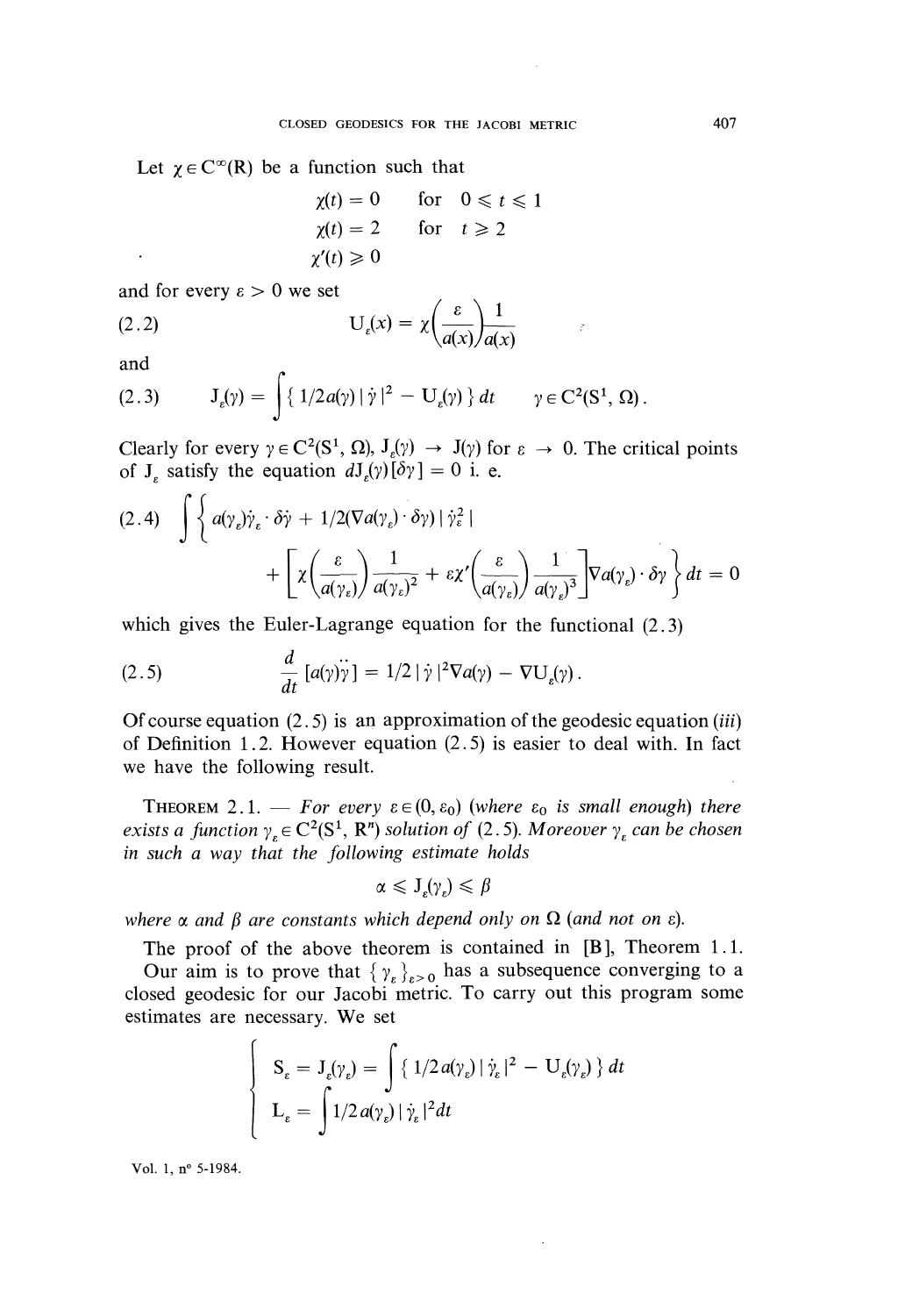The interpretation of  $S_{\epsilon}$  and  $L_{\epsilon}$  are obvious:  $L_{\epsilon}$  is the square of the length of the curve  $\gamma<sub>s</sub>$  in the Jacobi metric; S<sub>s</sub> can be regarded as the action functional of the trajectory  $\gamma$ , with respect to the Lagrangian function

$$
L_{\varepsilon}(x,\,\xi) = 1/2 a(x) |\xi|^2 - U_{\varepsilon}(x) \qquad (x \in \Omega, \,\xi \in T\Omega).
$$

Notice that  $L(x, \xi)$  is not the Lagrangian function associated with the Hamiltonian (1.1).

**LEMMA** 2.2. — There exists a sequence  $\varepsilon_k \to 0$  and a constant  $L_0 > 0$ such that

 $S_{\varepsilon_k} \to L_0 \quad for \quad k \to +\infty$ <br>  $L_{\varepsilon_k} \to L_0 \quad for \quad k \to +\infty.$  $\alpha$  $b$ 

*Proof.* — By theorem 2.1 we have

$$
\alpha \leqslant \mathbf{S}_{\varepsilon} \leqslant \beta
$$

Then (a) follows straightforward.

By (1.18) and (1.19), for every  $M > 0$  there exists  $\varepsilon > 0$  such that

$$
\frac{|\nabla a(x)|^2}{a(x)^2} \ge M \frac{1}{a(x)} \qquad \text{for every } x \text{ such that} \quad a(x) < \varepsilon/2 \,.
$$

By the above inequality we get

(2.6) 
$$
\chi\left(\frac{\varepsilon}{a(x)}\right) \frac{|\nabla a(x)|^2}{a(x)^2} \ge M\chi\left(\frac{\varepsilon}{a(x)}\right) \frac{1}{a(x)} = MU_{\varepsilon}(x).
$$

So we can select sequences  $\varepsilon_k \to 0$  and  $M_k \to +\infty$  such that

$$
(2.7) \qquad \begin{cases} \n\mathbf{S}_{\varepsilon k} \to \mathbf{L}_0 \\
\mathbf{U}_{\varepsilon k}(x) \leq \frac{1}{\mathbf{M}_k} \chi \left( \frac{\varepsilon_k}{a(x)} \right) \frac{|\nabla a(x)|^2}{a(x)^2} \qquad \text{for every} \quad x \in \Omega \, .\n\end{cases}
$$

By the equation (2.4) with  $\delta \gamma(t) = \nabla a(\gamma(t))$  we get

$$
(2.8) \quad \int \left\{ a(\gamma_{\varepsilon})d^2 a(\gamma_{\varepsilon})[\dot{\gamma}_{\varepsilon}]^2 + 1/2 |\dot{\gamma}_{\varepsilon}|^2 |\nabla a(\gamma_{\varepsilon})|^2 + \chi \left( \frac{\varepsilon}{a(\gamma_{\varepsilon})} \right) \frac{|\nabla a(\gamma_{\varepsilon})|^2}{a(\gamma_{\varepsilon})^2} + \varepsilon \chi' \left( \frac{\varepsilon}{a(\gamma_{\varepsilon})} \right) \frac{|\nabla a(\gamma_{\varepsilon})|^2}{a(\gamma_{\varepsilon})^3} \right\} dt = 0
$$

where  $d^2a(x)[\xi^2]$  denotes the second differential of  $a(\cdot)$ . Since the second and the fourth term in the above integral are nonnegative, we get the following inequality

$$
(2.9) \quad \int \chi \left(\frac{\varepsilon}{a(\gamma_{\varepsilon})}\right) \frac{|\nabla a(\gamma_{\varepsilon})|^2}{a(\gamma_{\varepsilon})^2} dt \leq \int a(\gamma_{\varepsilon}) d^2 a(\gamma_{\varepsilon}) [\dot{\gamma}_{\varepsilon}]^2 dt \leq ||d^2 a|| \int a(\gamma_{\varepsilon}) |\dot{\gamma}_{\varepsilon}|^2 dt
$$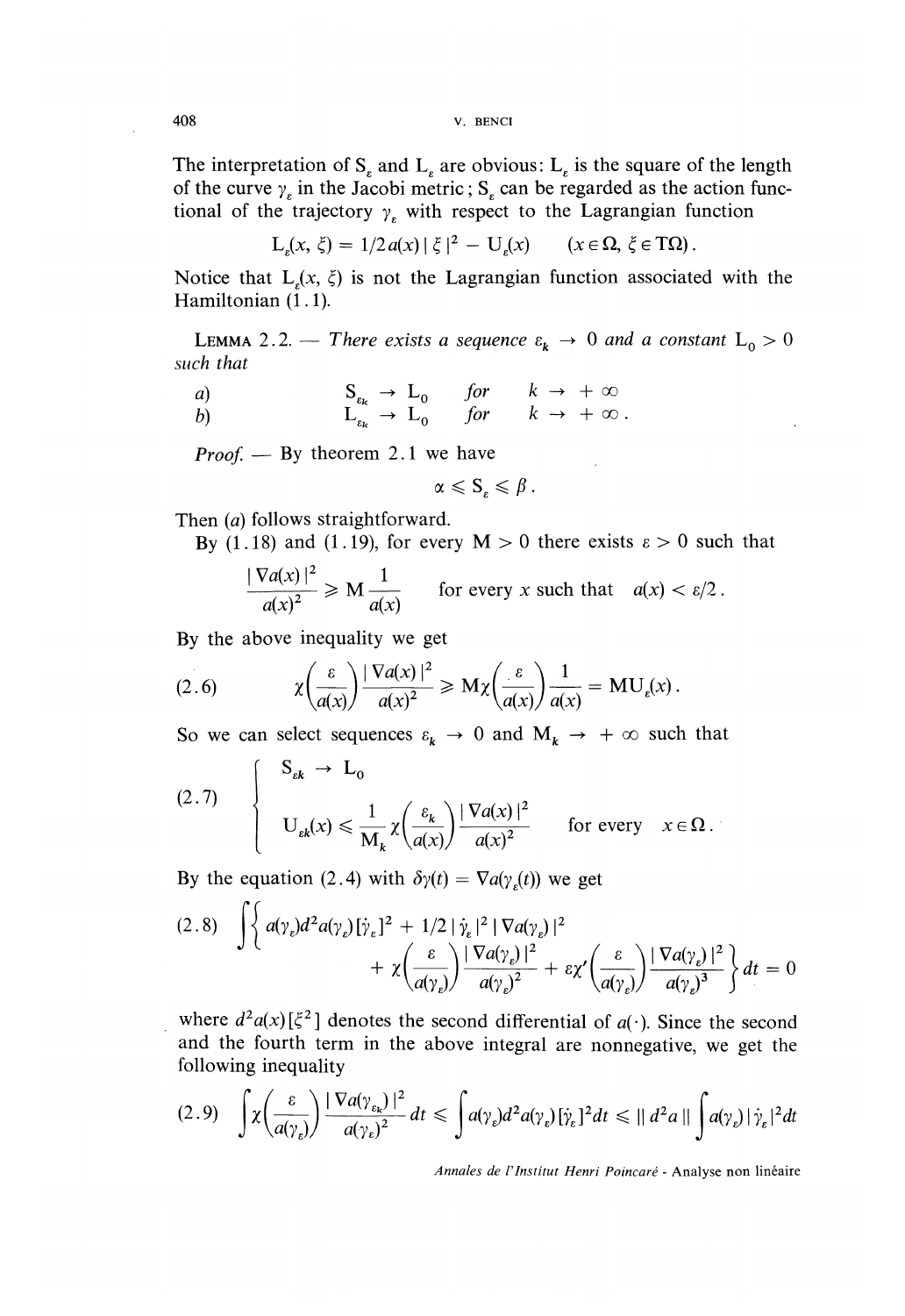where we have set

$$
\| d^2 a \| = \max \{ d^2 a(x) [\xi]^2 \, | \, x \in \overline{\Omega}, \, \xi \in \mathcal{T}\Omega, \, |\xi| = 1 \}
$$

So we have

$$
L_{\varepsilon_{k}} = 1/2 \int a(\gamma_{\varepsilon_{k}}) |\dot{\gamma}_{\varepsilon_{k}}|^{2} dt = S_{\varepsilon_{k}} + \int U_{\varepsilon_{k}}(\gamma_{\varepsilon_{k}}) dt
$$
  
\n
$$
\leq S_{\varepsilon_{k}} + \frac{1}{M_{k}} \int \chi_{\varepsilon_{k}} \left( \frac{\varepsilon_{k}}{a(\gamma_{\varepsilon_{k}})} \right) \frac{|\nabla a(\gamma_{\varepsilon_{k}})|^{2}}{a(\gamma_{\varepsilon_{k}})^{2}} dt \qquad \text{[by (2.7)]}
$$
  
\n
$$
\leq S_{\varepsilon_{k}} + \frac{||d^{2}a||}{M_{k}} \int a(\gamma_{\varepsilon_{k}}) |\dot{\gamma}_{\varepsilon_{k}}|^{2} dt \qquad \text{[by (2.9)]}
$$
  
\n
$$
= S_{\varepsilon_{k}} + \frac{||d^{2}a||}{M_{k}} L_{\varepsilon_{k}}.
$$

Thus by the above formula and the definition of  $S_{\varepsilon}$  and  $L_{\varepsilon}$  we get

$$
\left(1-\frac{\|d^2a\|}{M_k}\right)L_{\varepsilon_k}\leqslant S_{\varepsilon_k}\leqslant L_{\varepsilon_k}.
$$

Thus, since  $M_k \rightarrow +\infty$  and  $S_{\varepsilon_k} \rightarrow L_0$  for  $k \rightarrow +\infty$ , the second assertion of the lemma follows. '

COROLLARY  $2.3$ . - If we set

$$
E_{\varepsilon} = \int_0^1 1/2 a(\gamma_{\varepsilon}) |\dot{\gamma}_{\varepsilon}|^2 + U_{\varepsilon}(\gamma_{\varepsilon}) dt
$$

we have

a) 
$$
1/2 a(\gamma_{s}(t)) |\dot{\gamma}_{s}(t)|^2 + U_{s}(\gamma_{s}(t)) = E_{s}
$$
 for every  $t \in [0, 1]$ 

b) 
$$
E_{\varepsilon_k} \to L_0
$$
 for  $k \to +\infty$ .

*Proof.*  $- a$  by direct computation, it is easy to see that the left hand side of equation (a) is an integral of equation (2.5). More exactly if  $J_r$ is interpreted as the Hamilton functional for the Lagrangian  $L_{\varepsilon}(x, \xi)$ , then  $E_{\varepsilon}$  can be interpreted as the energy.

b) follows by the fact that we have the identity

$$
E_{\varepsilon} = 2L_{\varepsilon} - S_{\varepsilon}
$$

and by lemma 2.2.

Now let  $H^1(S^1)$  denote the Sobolev space obtained as the closure of  $C^{\infty}(S^1, R^n)$  with respect to the norm

$$
\|\gamma\|_{\mathbf{H}^{1}} = \left[\int_{0}^{1} |\dot{\gamma}|^{2} + |\gamma|^{2} dt\right]^{1/2}.
$$

LEMMA 2.4. - There exists a sequence  $\varepsilon_k \to 0$  and  $\gamma \in H^1(S^1)$  such that  $\gamma_{\varepsilon_k} \to \gamma$  weakly in  $H^1(S^1)$ .

Vol. 1, 
$$
n^{\circ}
$$
 5-1984.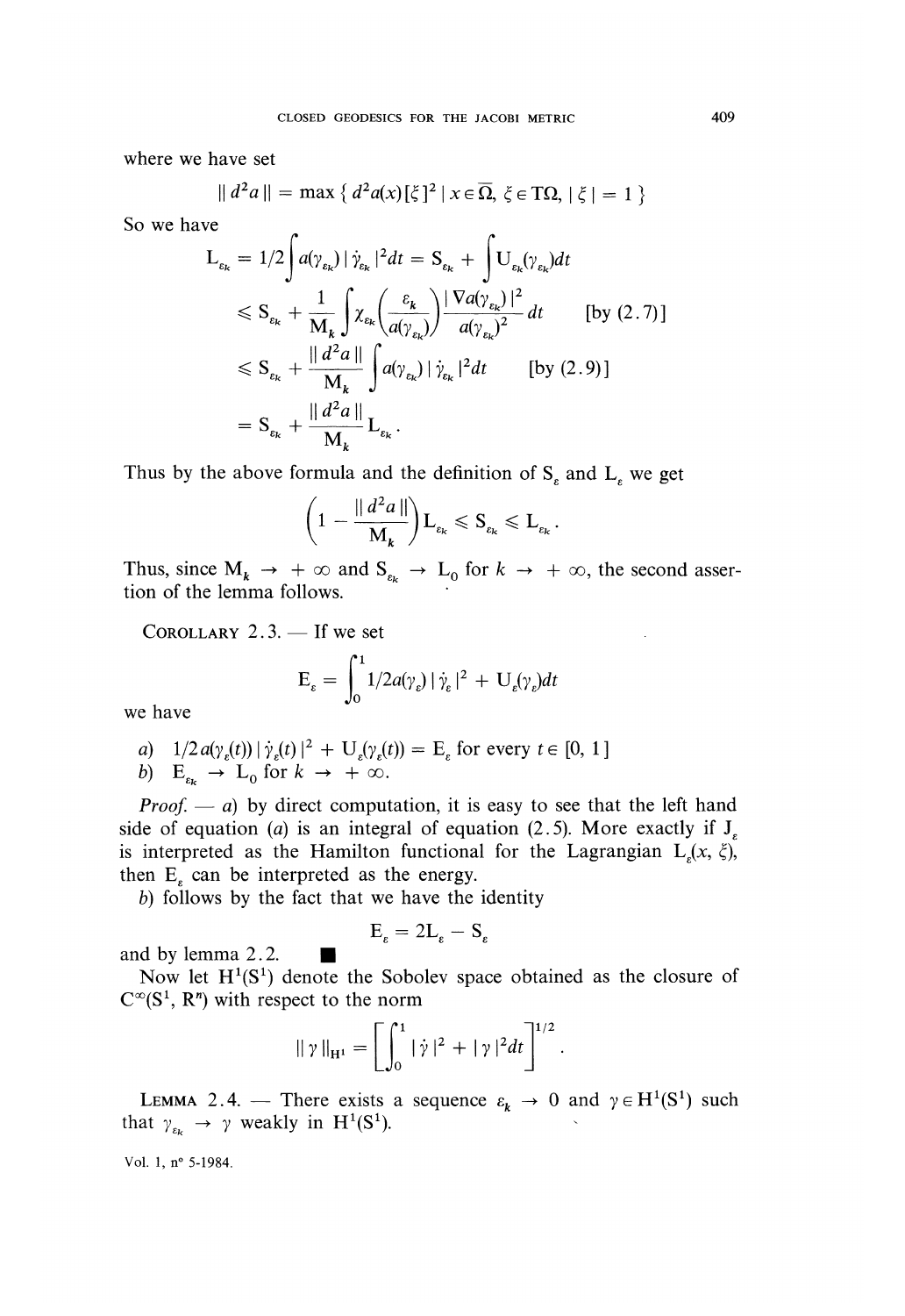*Proof.* — Consider the equality  $(2.8)$ . Since the third and the fourth terms are nonnegative we get

$$
(2.10) \quad 1/2 \int |\dot{\gamma}_\varepsilon| \, |\nabla a(\gamma_\varepsilon)|^2 dt \leqslant - \int a(\gamma_\varepsilon) d^2 a(\gamma_\varepsilon) [\dot{\gamma}_\varepsilon^2] \leqslant ||d^2 a|| \int a(\gamma_\varepsilon) |\dot{\gamma}_\varepsilon|^2 dt
$$

By (1.18), (1.19) and the compactness of  $\overline{\Omega}$ , there exists constants v, M  $> 0$ such that

(2.11) 
$$
\operatorname{Ma}(x) + |\nabla a(x)|^2 \geq v \quad \text{for every} \quad x \in \Omega.
$$

By Corollary 2.3 (b), we have that

 $\lambda$ 

(2.12) 
$$
1/2 \int a(\gamma_{\varepsilon_k}) |\dot{\gamma}_{\varepsilon_k}|^2 \leq L_0 + 1 \quad \text{for } k \text{ large enough.}
$$

So by the above formula and (2.10) we get

$$
1/2 \int |\nabla a(\gamma_{\varepsilon_k})|^2 |\dot{\gamma}_{\varepsilon_k}|^2 \leq (2L_0 + 2) ||d^2 a|| \quad \text{for } k \text{ large.}
$$

Adding the above formula with M times (2.12) we get

$$
1/2 \int {\{ Ma(\gamma_{\epsilon_k}) + |\nabla a(\gamma_{\epsilon_k})|^2 \}} |\dot{\gamma}_\epsilon|^2 \leq C \quad \text{with} \quad C = (2L_0 + 2) ||da|| + (L_0 + 1)M.
$$

Now, using (2.11) and the above formula we get

$$
\frac{\nu}{2}\int |\dot{\gamma}_{\varepsilon_k}|^2 \leqslant C_2.
$$

The above inequality, and the fact that  $\Omega$  is bounded imply that  $||\gamma_{k_e}||_{\mathrm{H}^1}$ is bounded. Then the conclusion follows, may be taking a new subsequence of  $\varepsilon_k$ 's.

Finally we can prove Theorem 1.4.

*Proof of Theorem* 1.4.  $-$  By lemma 2.4 we have that

(2.13)  $\gamma_{\varepsilon_k} \to \gamma$  weakly in H<sup>1</sup>(S<sup>1</sup>) and uniformly.

We want to prove that there exists  $t_0 \in S^1$  and  $d > 0$ 

(2.14) 
$$
\text{dist}\left(\gamma_{\varepsilon_k}(t_0), \partial \Omega\right) \geq d > 0 \quad \text{for every } k.
$$

We argue indirectly and suppose that for every  $t \in S^1$  there exists a sequence  $d_k \rightarrow 0$  such that

$$
\text{dist}\left(\gamma_{\varepsilon_{k}}(t),\,\partial\Omega\right)\leqslant d_{k}.
$$

Then we have

$$
L_{\varepsilon_k} = \int 1/2 a(\gamma_{\varepsilon_k}) |\dot{\gamma}_{\varepsilon_k}|^2 dt \le \max \{ a(x) | \text{dist} (x, \partial \Omega) \le d_k \} \cdot || \gamma_k ||_{\mathbf{H}^1}^2.
$$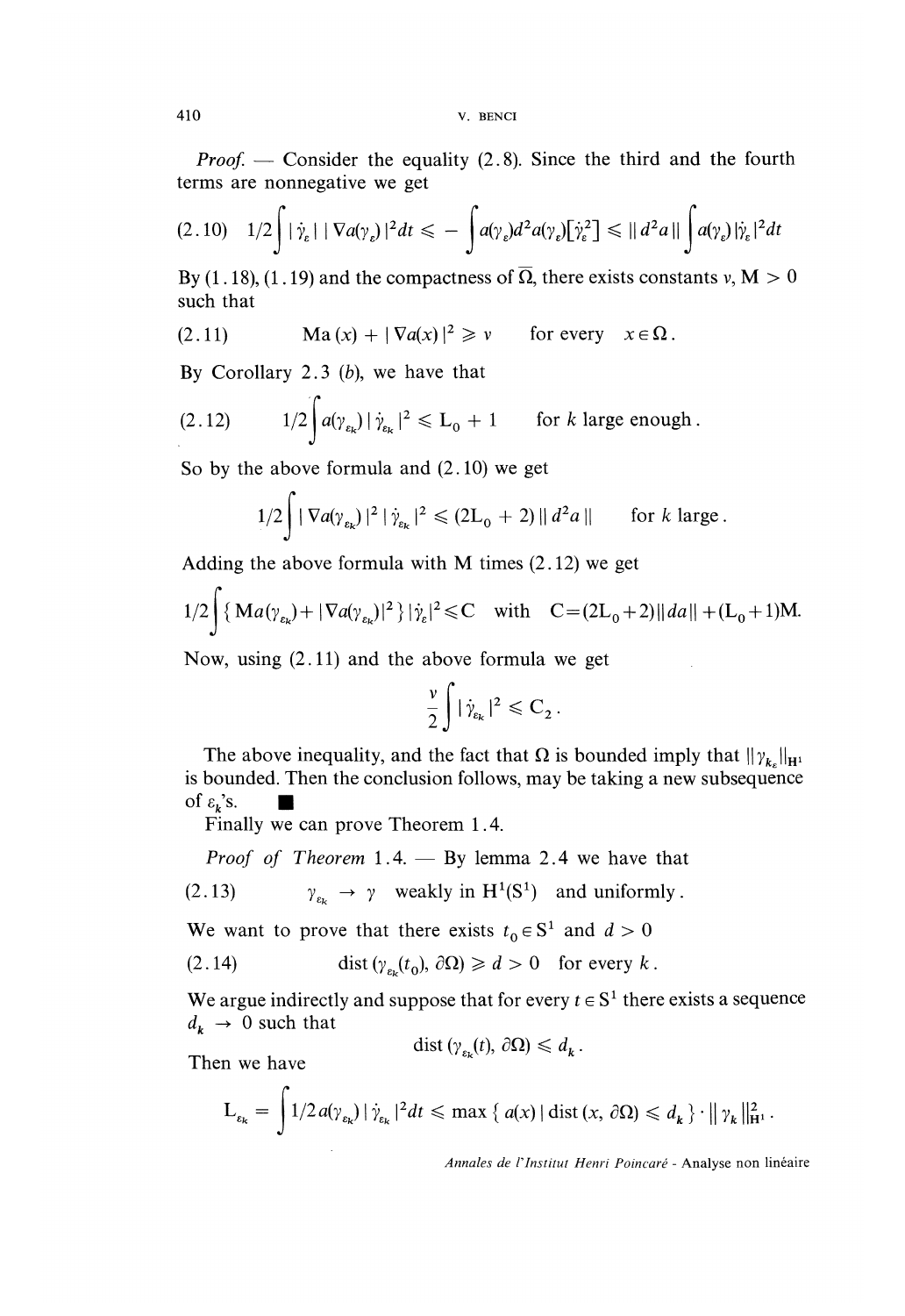Thus by lemma 2.4 and (1.18),  $L_{\epsilon_k} \rightarrow 0$ . But this fact contradicts lemma 2.2. So (2.14) holds. Therefore the set  $\{ t | \gamma(t) \in \Omega \}$  is not empty. Let  $\Delta$  be one of its connected components.

Now let  $\phi \in C_0^{\infty}(\Delta, R^n)$  (i. e. a smooth function with support contained in  $\Delta$ ). By equation (2.4) with  $\delta \gamma = \phi$  we get

$$
(2.15) \quad \int_{\Delta} a(\gamma_{\varepsilon_k}) \dot{\gamma}_{\varepsilon_k} \phi + 1/2 \left| \dot{\gamma}_{\varepsilon_k} \right|^2 (\nabla a(\gamma_{\varepsilon_k}) \cdot \phi) - \left\{ \nabla U_{\varepsilon_k} (\gamma_{\varepsilon_k}) \phi \right\} dt = 0.
$$

Since  $\gamma_{\varepsilon_k} \rightarrow \gamma$  uniformly then

(2.16) 
$$
\begin{cases} a(\gamma_k) \rightarrow a(\gamma) \\ \nabla a(\gamma_k) \rightarrow \nabla a(\gamma) \end{cases}
$$
 uniformly.

Moreover by (2.2)

 $(2.17)$   $\nabla U_{\varepsilon_k}(\gamma_k(t)) = 0$  for k large enough and  $t \in \text{supp } \phi$ .

Now  $(2.13)$ ,  $(2.16)$  and  $(2.17)$  allow us to take the limit in  $(2.15)$  and we get

$$
\int_{\Delta} a(\gamma)\dot{\gamma}\phi + 1/2 |\dot{\gamma}|^2 (\nabla a(\gamma), \phi) dt = 0 \text{ for every } \phi \in C_0^{\infty}(\Delta, R^n).
$$

Therefore  $\gamma$  satisfy equation (*iii*) of Definition 1.2 for every  $t \in \Delta$ . Thus if  $\Delta = S^1$  we have obtained an interior geodesic and we are finished. If  $\Delta \neq S^1$ , we consider the affine transformation

$$
\tau : \Delta \rightarrow (0, 1/2).
$$

Since equation *(iii)* is invariant for affine transformation, the function

$$
\widetilde{\gamma}(t) = \begin{cases}\n\gamma(\tau^{-1}(t)) & \text{if } t \in (0, 1/2) \\
\gamma(\tau^{-1}(1-t)) & \text{if } t \in (1/2, 1)\n\end{cases}
$$

provides a brake geodesic according to Definition 1.2.

### REFERENCES

- [AM] A. AMBROSETTI, G. MANCINI, On a theorem by Ekeland and Lasry concerning the number of periodic Hamiltonian trajectories. J. Diff. Equ., t. 43, 1981, p. 1-6.
	- [A] V. I. ARNOLD, Méthodes mathématiques de la mécanique classique, Éditions Mir, Moscou, 1976.
	- [B] V. BENCI, Normal modes of a Lagrangian system constrained in a potential well, Ann. Inst. H. Poincaré, t. 1, 1984, p. 379-400.
	- [Br] H. BERESTYCKI, Solutions périodiques des systèmes Hamiltoniens. Séminaire N. Bourbaki, Volume 1982-1983.
- [BLMR] H. BERESTYCKI, J. M. LASRY, G. MANCINI, R. RUF, Existence of multiple periodic orbits on star-shaped hamiltonian surfaces. Preprint.

Vol. 1, n° 5-1984.